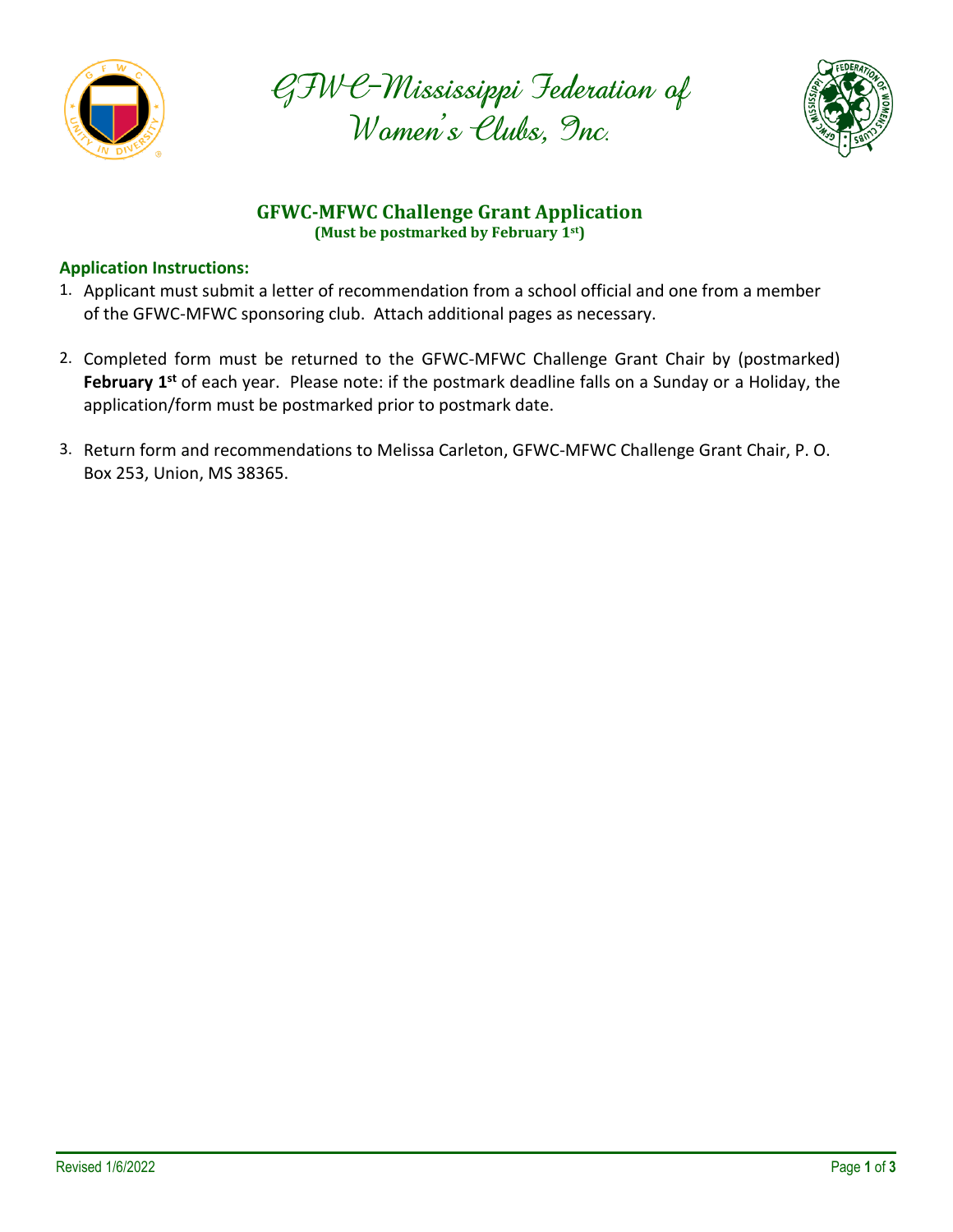





## **GFWC-MFWC Challenge Grant Application 2022 (Must be postmarked by February 1st)**

### **Applicant Information:**

| Name:                               |                                            |        |  |
|-------------------------------------|--------------------------------------------|--------|--|
| <b>Mailing Address:</b>             |                                            |        |  |
| Telephone Number:                   | (Home/Cell)                                | (Work) |  |
| Email Address:                      |                                            |        |  |
| Sponsoring GFWC-MFWC Club:          |                                            |        |  |
| <b>Employment Information:</b>      |                                            |        |  |
| Name Of School Where Employed:      |                                            |        |  |
| <b>Mailing Address:</b>             |                                            |        |  |
| Immediate Supervisor Name & Title:  |                                            |        |  |
| Years Employed At This Institution: | <b>Total Years of Teaching Experience:</b> |        |  |
|                                     |                                            |        |  |

**1. Please describe in detail your proposal for the use of grant funds and the dollar amount needed.**

**2. Please estimate the number of students with learning disabilities who will benefit from this program and describe how this grant will improve the time they spend in your classroom.**